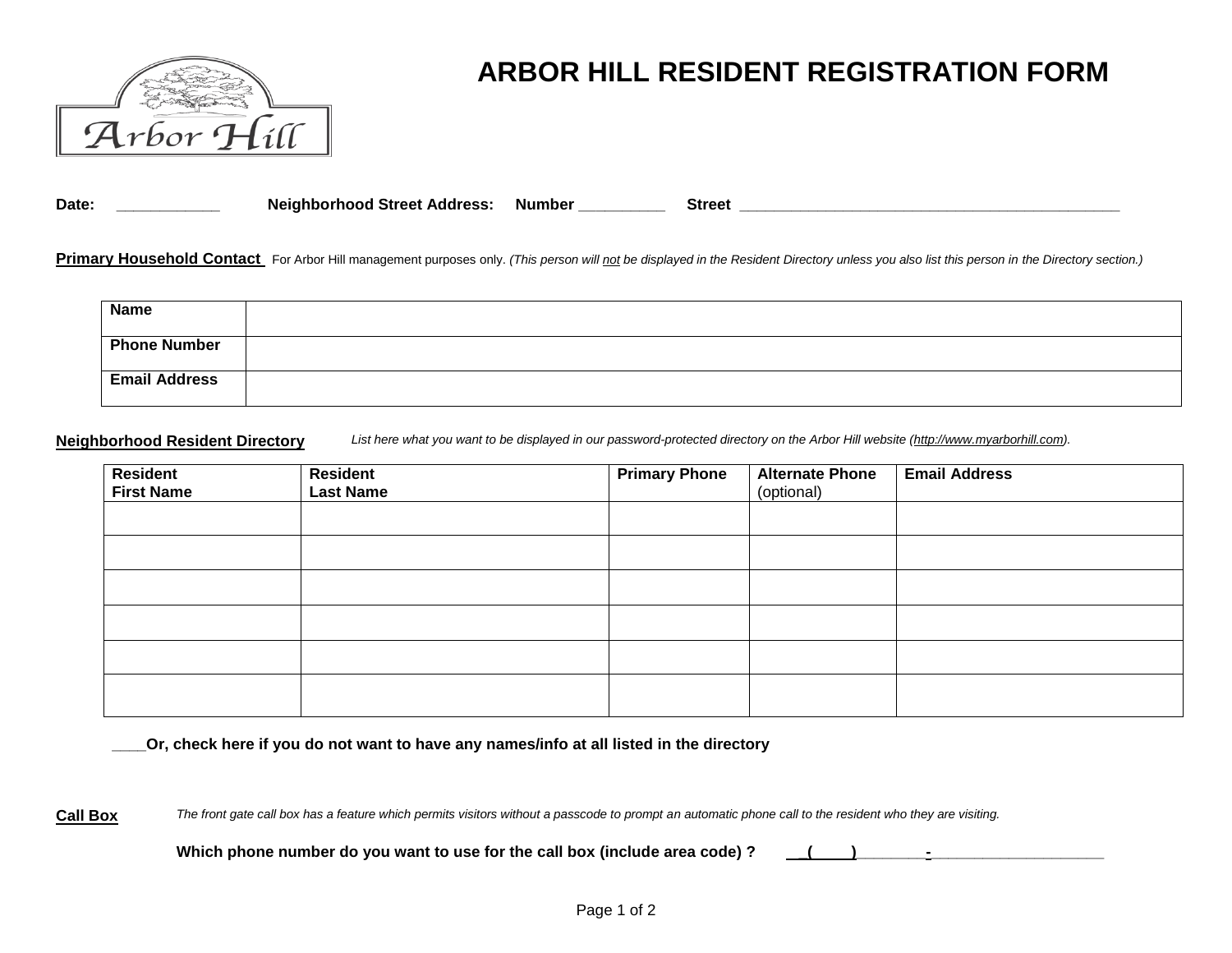### **Resident Vehicles**

#### **How many Resident Vehicles does your household have?\_\_\_\_\_\_\_\_\_\_\_\_**

*If more than four, write "see attached" below and attach a "Justification For More Than Four Vehicles" form.* 

| <b>Vehicle Color</b> | <b>Vehicle Make</b> | <b>Vehicle Model</b> | <b>Vehicle</b><br>Year | <b>License Plate</b><br><b>State</b> | <b>License Plate</b><br><b>Number</b> | <b>Arbor Hill Decal Number</b><br>(if applicable) |
|----------------------|---------------------|----------------------|------------------------|--------------------------------------|---------------------------------------|---------------------------------------------------|
|                      |                     |                      |                        |                                      |                                       |                                                   |
|                      |                     |                      |                        |                                      |                                       |                                                   |
|                      |                     |                      |                        |                                      |                                       |                                                   |
|                      |                     |                      |                        |                                      |                                       |                                                   |

**Ownership** *We are asking for this information because our Bylaws legally require us to maintain this information.* 

| Are you renting/leasing this home from someone else, or do you own it? | Renter | Owner |
|------------------------------------------------------------------------|--------|-------|
|------------------------------------------------------------------------|--------|-------|

*IF* **you are renting this home from someone else, then please provide below any information you have as to how to contact the owner/lessor:**

| <b>Owner Name(s)</b>              |  |
|-----------------------------------|--|
| <b>Owner Full Mailing Address</b> |  |
|                                   |  |
|                                   |  |
| <b>Owner Phone Number(s)</b>      |  |
| <b>Owner Email Address(es)</b>    |  |

#### **Instructions**

If you have any questions about this form, please contact Ms. Rian Whalen at Arbor Hill's management company 205-403-8787 or rian @ppmhome.com. This same form can be used by new residents *filing for the first time, or by existing residents who need to submit a revised version of the information. Complete this form and mail, fax, or hand-deliver it to Arbor Hill's management company:*

*Premier Property Management Attention: Ms. Rian Whalen 2125 Data Drive, Suite 104 Hoover, AL 35244 Fax: 205-403-8758*

*After you are registered with Arbor Hill's Management Company, if you have not already done so, you should go onto the Arbor Hill website [\(http://www.myarborhill.com\)](http://www.myarborhill.com/) to the Login/SignUp webpage and request a User Name & Password for your access to the private member-only pages of the Arbor Hill website.* 

*Revised January 2019*